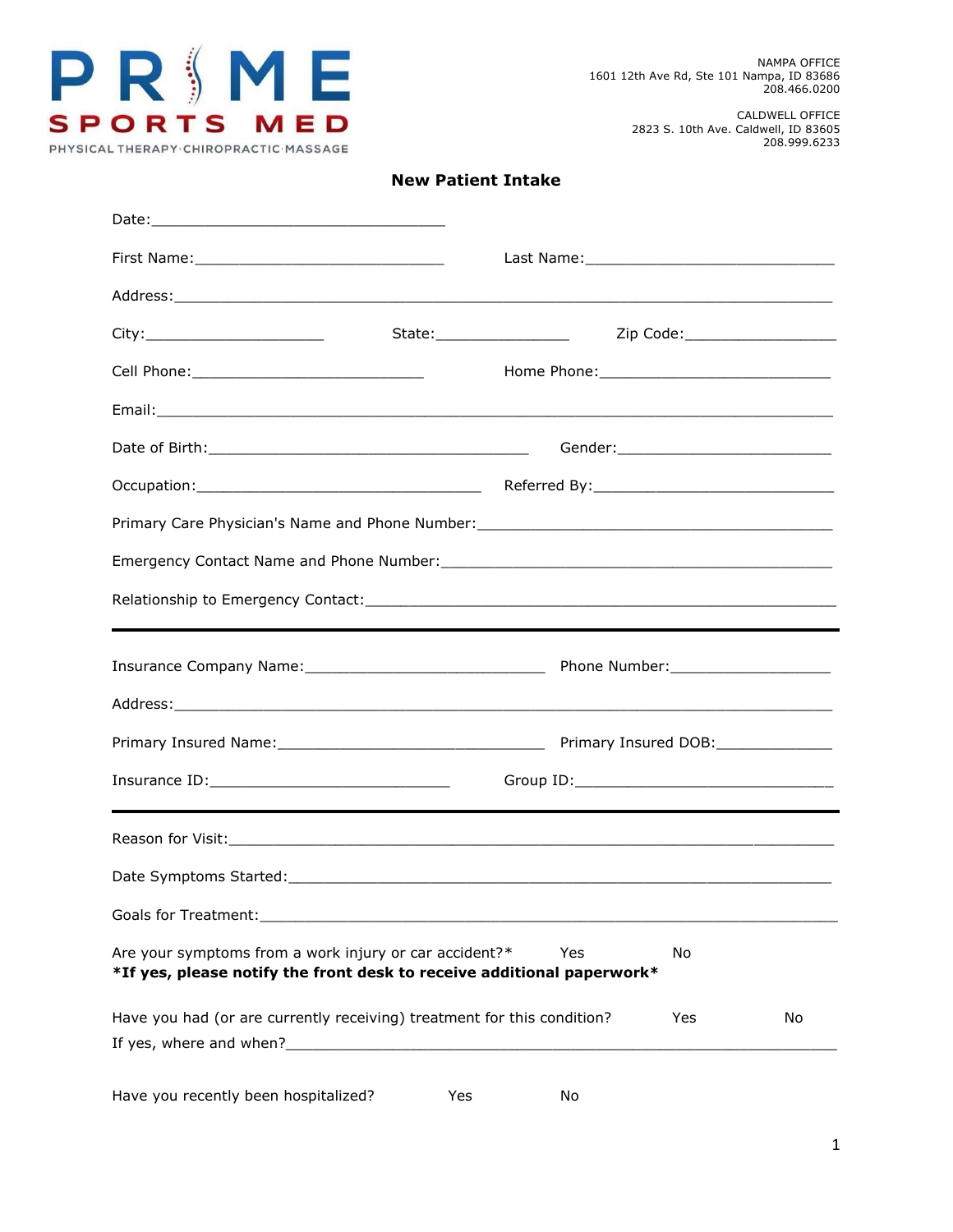### PRSME **SPORTS MED** PHYSICAL THERAPY CHIROPRACTIC MASSAGE

If yes, when and why?\_\_\_\_\_\_\_\_\_\_\_\_\_\_\_\_\_\_\_\_\_\_\_\_\_\_\_\_\_\_\_\_\_\_\_\_\_\_\_\_\_\_\_\_\_\_\_\_\_\_\_\_\_\_\_\_\_\_\_\_\_\_\_

| Have you had a recent: | X-Ray | MRI | CT Scan | EMG | None |
|------------------------|-------|-----|---------|-----|------|
| If yes, when and why?_ |       |     |         |     |      |

| Circle the number that describes your pain level:                                                                                                                  | Circle areas where you have pain: |  |  |  |
|--------------------------------------------------------------------------------------------------------------------------------------------------------------------|-----------------------------------|--|--|--|
| $\mathbf{1}$<br>Low. No pain medication. Normal levels of<br>2<br>activity.<br>3                                                                                   |                                   |  |  |  |
| 4<br>Moderate. Regular use of pain medication.<br>Activity is very limited, but functional.<br>5<br>6                                                              | WR<br>ZUN<br>ZAN                  |  |  |  |
| 7<br>High. Regular use of pain, anti-inflammatory,<br>8<br>and/or muscle relaxer medications. Activity is<br>self-care only.<br>9                                  |                                   |  |  |  |
| 10<br>Emergency Situation - Unbearable Pain                                                                                                                        |                                   |  |  |  |
| Describe your pain by checking all that apply:                                                                                                                     |                                   |  |  |  |
| Intermittent____<br>Constant                                                                                                                                       | $Sharp$ <sub>_____</sub><br>Dull  |  |  |  |
| Throbbing____<br>Aching Theory                                                                                                                                     | Shooting_____<br>Burning          |  |  |  |
|                                                                                                                                                                    |                                   |  |  |  |
| Stress Level: High ____ Moderate ____ Low ____                                                                                                                     |                                   |  |  |  |
|                                                                                                                                                                    |                                   |  |  |  |
| What hobbies, leisure, and/or recreational activities do you enjoy? ________________________________                                                               |                                   |  |  |  |
| Does your current pain affect your ability to enjoy these activities? Yes                                                                                          | No                                |  |  |  |
| Does your current pain affect your ability to participate in normal roles and responsibilities (work,<br>school, social activities, parenting, care-giving, etc.)? | Yes<br>No.                        |  |  |  |
| Allergies: Yes<br>No                                                                                                                                               |                                   |  |  |  |
| If yes, please list:                                                                                                                                               |                                   |  |  |  |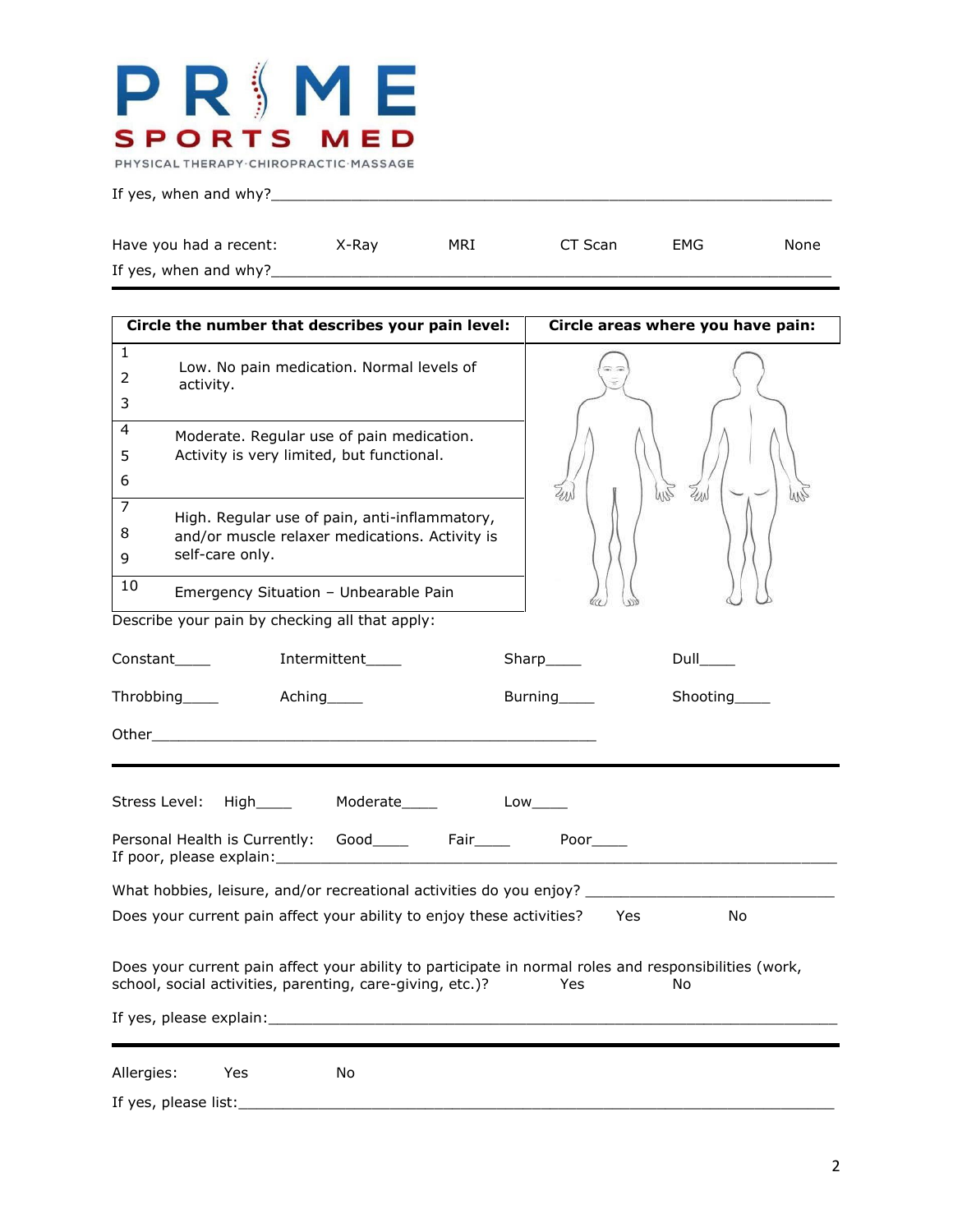

List all medications (prescription and non-prescription) currently taking:

List all previous surgeries (surgery, month/year format):

Check all the following that apply:

| Cancer                     | Chemical Dependency                          | ____Osteoporosis          | Heart Problems                      |
|----------------------------|----------------------------------------------|---------------------------|-------------------------------------|
|                            | Thyroid Problems ____High/Low Blood Pressure | Anemia                    | Asthma                              |
| <b>Diabetes</b>            | Multiple Sclerosis                           | Hepatitis                 | Stroke                              |
| Arthritis                  | Emphysema/Bronchitis                         | ___Fibromyalgia           | $\underline{\hspace{1cm}}$ HIV/AIDS |
| Vertigo/Dizziness_         | Contagious Disease                           | _Epilepsy/Seizures        | Depression                          |
| _Anxiety                   | _Headache/Migraine                           | ____Sleep Disorders       | Varicose Veins                      |
| Jaw Pain/TMJ               | Neck Pain                                    | Mid Back Pain             | Low Back Pain                       |
| <b>Bursitis</b>            | Tendonitis                                   | ___Hypermobility          | Sinus Problems                      |
| Bruise Easily              | <b>Blood Clots</b>                           | Muscle Cramping           | Pulled Muscle                       |
| Infectious Skin Conditions |                                              | Swelling/Edema/Lymphedema |                                     |

 $\Box$ 

\_\_\_\_\_\_\_\_\_\_\_\_\_\_\_\_\_\_\_\_\_\_\_\_\_\_\_\_\_\_\_\_\_\_\_\_\_\_ \_\_\_\_\_\_\_\_\_\_\_\_\_\_\_\_\_\_\_\_\_\_\_\_\_\_\_\_\_\_\_\_\_\_\_\_\_

\_\_\_\_\_\_\_\_\_\_\_\_\_\_\_\_\_\_\_\_\_\_\_\_\_\_\_\_\_\_\_\_\_\_\_\_\_\_ \_\_\_\_\_\_\_\_\_\_\_\_\_\_\_\_\_\_\_\_\_\_\_\_\_\_\_\_\_\_\_\_\_\_\_\_\_

Other:\_\_\_\_\_\_\_\_\_\_\_\_\_\_\_\_\_\_\_\_\_\_\_\_\_\_\_\_\_\_\_\_\_\_\_\_\_\_\_\_\_\_\_\_\_\_\_\_\_\_\_\_\_\_\_\_\_\_\_\_\_\_\_\_\_\_\_\_\_\_\_\_\_\_\_\_

Are you currently pregnant? Yes No

If yes, when is your due date?\_\_\_\_\_\_\_\_\_\_\_\_\_\_\_\_\_\_\_\_\_\_\_\_\_\_\_

### **I certify, to the best of my knowledge, that the above information is true and correct.**

\_\_\_\_\_\_\_\_\_\_\_\_\_\_\_\_\_\_\_\_\_\_\_\_\_\_\_\_\_\_\_\_\_\_\_\_ \_\_\_\_\_\_\_\_\_\_\_\_\_\_\_\_\_\_\_\_\_\_\_\_\_\_\_\_\_\_\_\_\_\_\_\_\_

 $\Box$ 

Patient/Guardian Signature **Printed Name of Patient** 

Date Guardian Relationship *(if applicable)*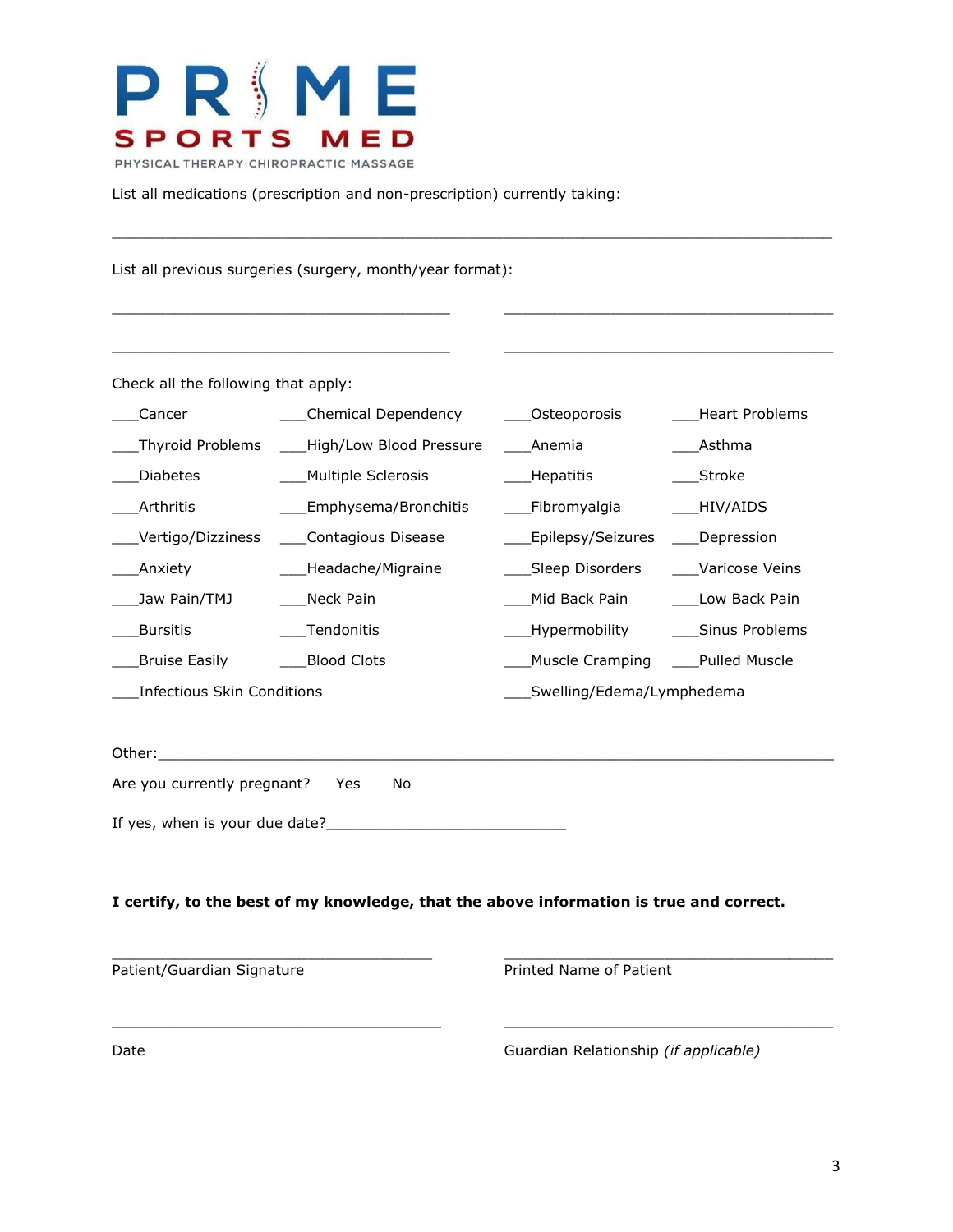# PRIMI **SPORTS MED**

### **Informed Consent for Treatment**

### **Chiropractic**

I hereby request and consent to the performance of chiropractic adjustments and other chiropractic procedures, including various modes of physical therapy and diagnostic x-rays, on me (or on the patient named below, for whom I am legally responsible) by a Doctor of Chiropractic at Prime Sports Med.

I have had an opportunity to discuss with the doctor or clinic personnel the nature and purpose of chiropractic adjustments and other procedures. I understand and am informed that, as in the practice of medicine, in the practice of chiropractic there are some risks to treatment including, but not limited to, fractures, disc injuries, strokes, dislocations and sprains. It is not reasonable to expect the doctor to be able to anticipate and explain all risks and complications of a given procedure on any particular visit, and I wish to rely on the doctor to exercise judgment during the course of the procedure which the doctor feels at the time, based upon the facts then known, is in my best interests.

Chiropractic treatment involves the science, philosophy and art of locating and correcting spinal misalignments and as such, is oriented toward improvement of spinal function relative to range of motion, muscular and neurological aspects. There has been no promise, implied or otherwise, of a cure for any symptom, disease or condition as a result of treatment in this clinic. It is my intention to rely on the doctor to exercise professional judgment during the course of any procedures, which he feels at the time to be in my best interest.

I have read, or have had read to me, the Informed Consent to Chiropractic Adjustments and Care. I have also had an opportunity to ask questions about its content, and by signing below I agree to the above-named procedures. I intend this consent form to cover the entire course of treatment for my present condition and for any future condition(s) for which I seek treatment.

Accept Treatment: Patient Initials \_\_\_\_\_\_ Decline Treatment: Patient Initials \_\_\_\_\_

### **Massage Therapy**

Massage therapy is a treatment modality designed for problems associated with the musculoskeletal system such as chronic muscle stiffness, loss of range of motion, chronic musculoskeletal pain, lymphatic retention and diminished bio-energy. Massage therapy is contraindicated under certain medical conditions. Because of this, it is absolutely necessary for clients to disclose their medical history to their massage therapist. My signature represents my complete medical disclosure and my understanding that massage therapy is not a substitute for a medical examination, diagnosis, or treatment.

I acknowledge that I have the right to decline any part of my treatment at any time before or during treatment, should I feel any discomfort or pain or have other unresolved concerns. It is my right to ask my massage therapist about the treatment they have planned based on my individual history, medical diagnosis, symptoms, and examination results. Consequently, it is my right to discuss the potential risks and benefits involved in my treatment.

I have read this consent form and understand the risks involved in massage therapy and agree to fully cooperate, participate in all massage therapy procedures, and comply with the established plan of care.

Accept Treatment: Patient Initials \_\_\_\_\_\_ Decline Treatment: Patient Initials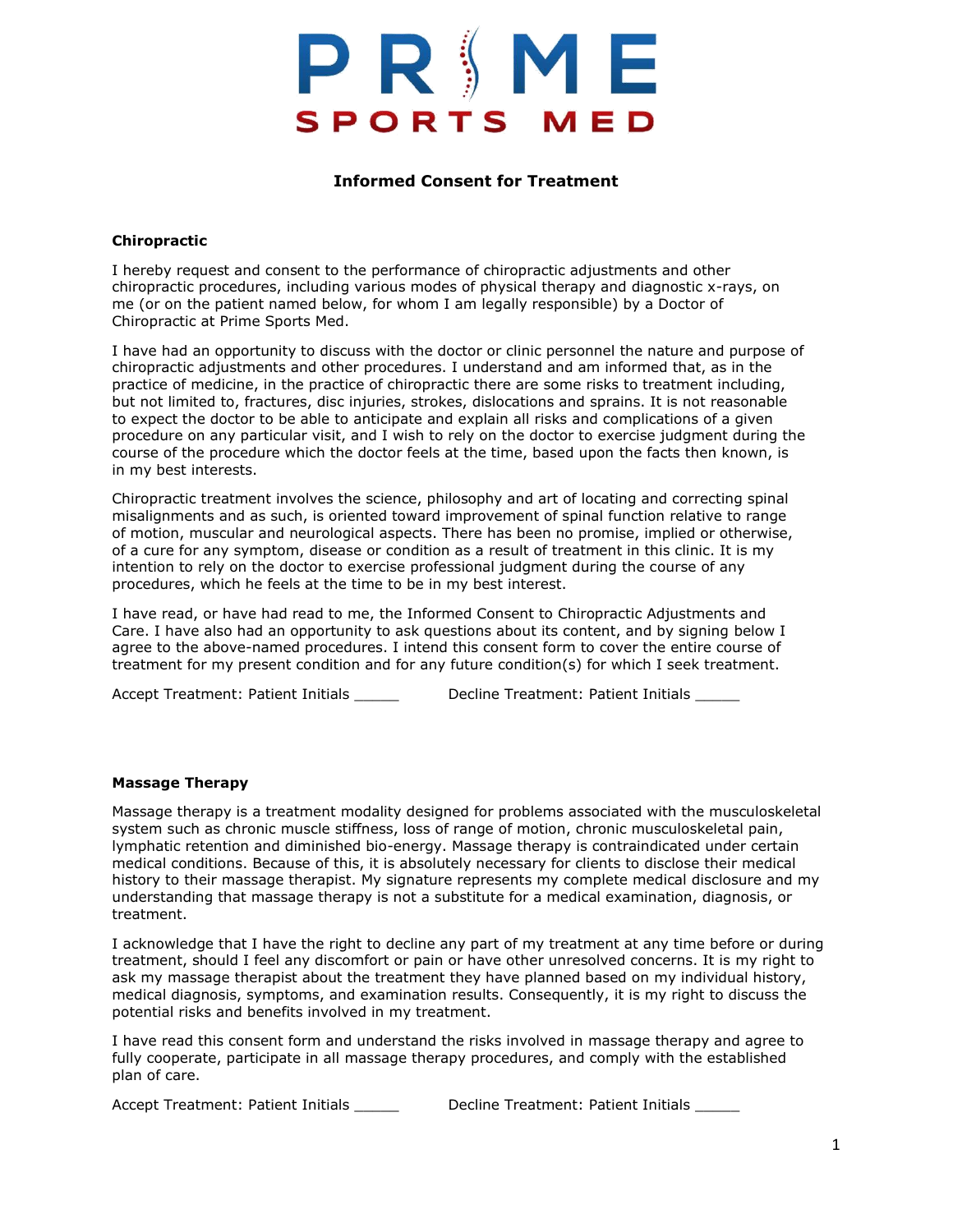#### **Physical Therapy**

The purpose of physical therapy is to treat disease, injury and disability by examination, evaluation, diagnosis, prognosis and intervention by use of rehabilitative procedures, mobilization, massage, exercises, and physical agents to aid the patient in achieving their maximum potential within their capabilities and to accelerate convalescence and reduce the length of functional recovery. All procedures will be thoroughly explained to me before I am asked to perform them.

Response to physical therapy intervention varies from person to person; hence, it is not possible to accurately predict my response to a specific modality, procedure, or exercise protocol. Prime Sports Med does not guarantee what my reaction will be to a specific treatment, nor does it guarantee that the treatment will help resolve the condition that I are seeking treatment for. Furthermore, there is a possibility that the physical therapy treatment may result in aggravation of existing symptoms and may cause pain or injury.

I acknowledge that I have the right to decline any part of my treatment at any time before or during treatment, should I feel any discomfort or pain or have other unresolved concerns. It is my right to ask my physical therapist about the treatment they have planned based on my individual history, physical therapy diagnosis, symptoms, and examination results. Consequently, it is my right to discuss the potential risks and benefits involved in my treatment.

I have read this consent form and understand the risks involved in physical therapy and agree to fully cooperate, participate in all physical therapy procedures, and comply with the established plan of care.

\_\_\_\_\_\_\_\_\_\_\_\_\_\_\_\_\_\_\_\_\_\_\_\_\_\_\_\_\_\_\_\_\_\_\_\_\_\_\_\_ \_\_\_\_\_\_\_\_\_\_\_\_\_\_\_\_\_\_\_\_\_\_\_\_\_\_\_\_\_\_\_\_\_\_\_\_\_\_\_\_\_\_\_

Accept Treatment: Patient Initials **Decline Treatment: Patient Initials** Accept Treatment: Patient Initials

Patient/Guardian Signature **Printed Name of Patient** 

\_\_\_\_\_\_\_\_\_\_\_\_\_\_\_\_\_\_\_\_\_\_\_\_\_\_\_\_\_\_\_\_\_\_\_\_\_\_\_\_ \_\_\_\_\_\_\_\_\_\_\_\_\_\_\_\_\_\_\_\_\_\_\_\_\_\_\_\_\_\_\_\_\_\_\_\_\_\_\_\_\_\_\_ Date Guardian Relationship *(if applicable)*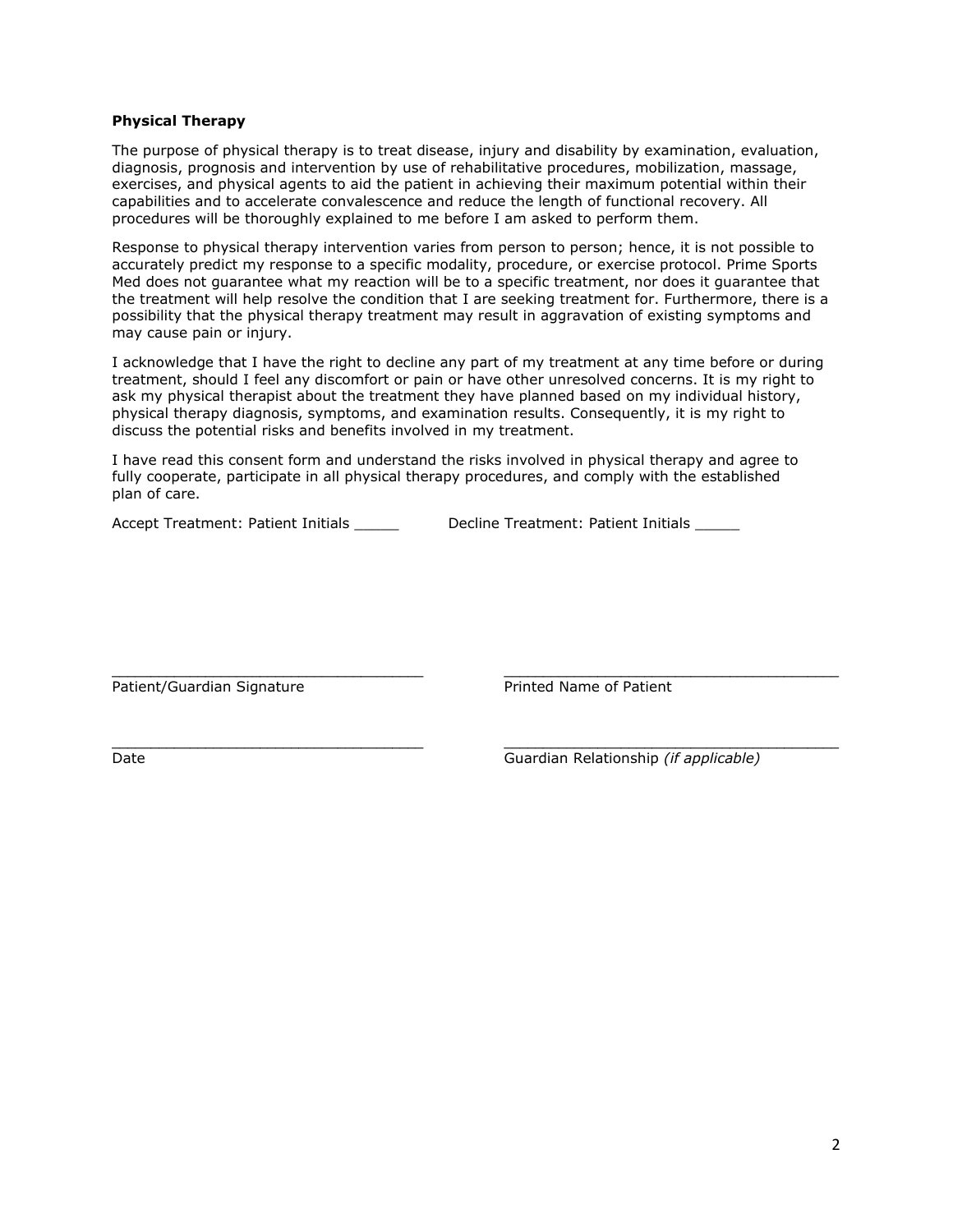## PRIME **SPORTS MED**

### **Financial & Attendance Policy**

We strive to provide the highest quality health care while maintaining affordability for you, the patient. We understand that even with insurance, most patients will experience at least some out of pocket expense.

### **Patients WITH Insurance**

Our office will accept your insurance on assignment and do participate as preferred providers for many insurance plans. However, the following must be fully understood:

- It is your responsibility to notify our office is there are any changes in your insurance provider(s).
- You will be responsible for your deductible, coinsurance, or copay. Payment is due at time of service.
- Your insurance is a contract between you and your insurance provider. Our office will not enter into a dispute with your insurance provider over policy limitations or issues. This is your responsibility and obligation. All charges incurred are your responsibility.
- We cannot be certain if your insurance covers chiropractic care, physical therapy, or massage therapy, although most policies do provide some coverage. The amount they pay varies from one policy to another. We will call to verify benefits on your insurance; however, the benefits quoted to us by your insurance provider are not a guarantee of payment.

**Patient Initials**\_\_\_\_\_

### **Patients WITHOUT Insurance**

We require that 100% of the examination and treatment be paid at the time of the visit. If you have any questions or concerns regarding this, please speak to our front desk staff PRIOR to your appointment. We accept cash, check, or card. No insurance will be billed.

### **Patient Initials**\_\_\_\_\_

### **Attendance Policy**

While we are sensitive to the fact that an emergency may occur, cancellations, especially last-minute ones, along with patient no-shows, decrease our ability to accommodate the scheduling needs of all our patients. Accordingly, we must ask for your cooperation with the following policy:

- If you are more than 20 minutes late for your appointment and fail to notify us, treatment may be cancelled, and a fee charged for missing the appointment.
- A scheduled appointment must be cancelled at least 24 hours in advance, or a fee will be charged for that appointment.
- Failure to show up for an appointment (NO SHOW) without notifying us will result in a fee being charged for that appointment.
- All patients, regardless of insurance/third party payor, will be charged a cancellation fee for each late, late cancelled, or no-show appointment. The patient is responsible for the fee, not the insurance or third party payor.
- Repeated failure to comply with this attendance policy will result in your name being placed on a "Schedule Based on Availability" list. This will require you to call for an open appointment on each day you would like to receive treatment.

**Patient Initials**\_\_\_\_\_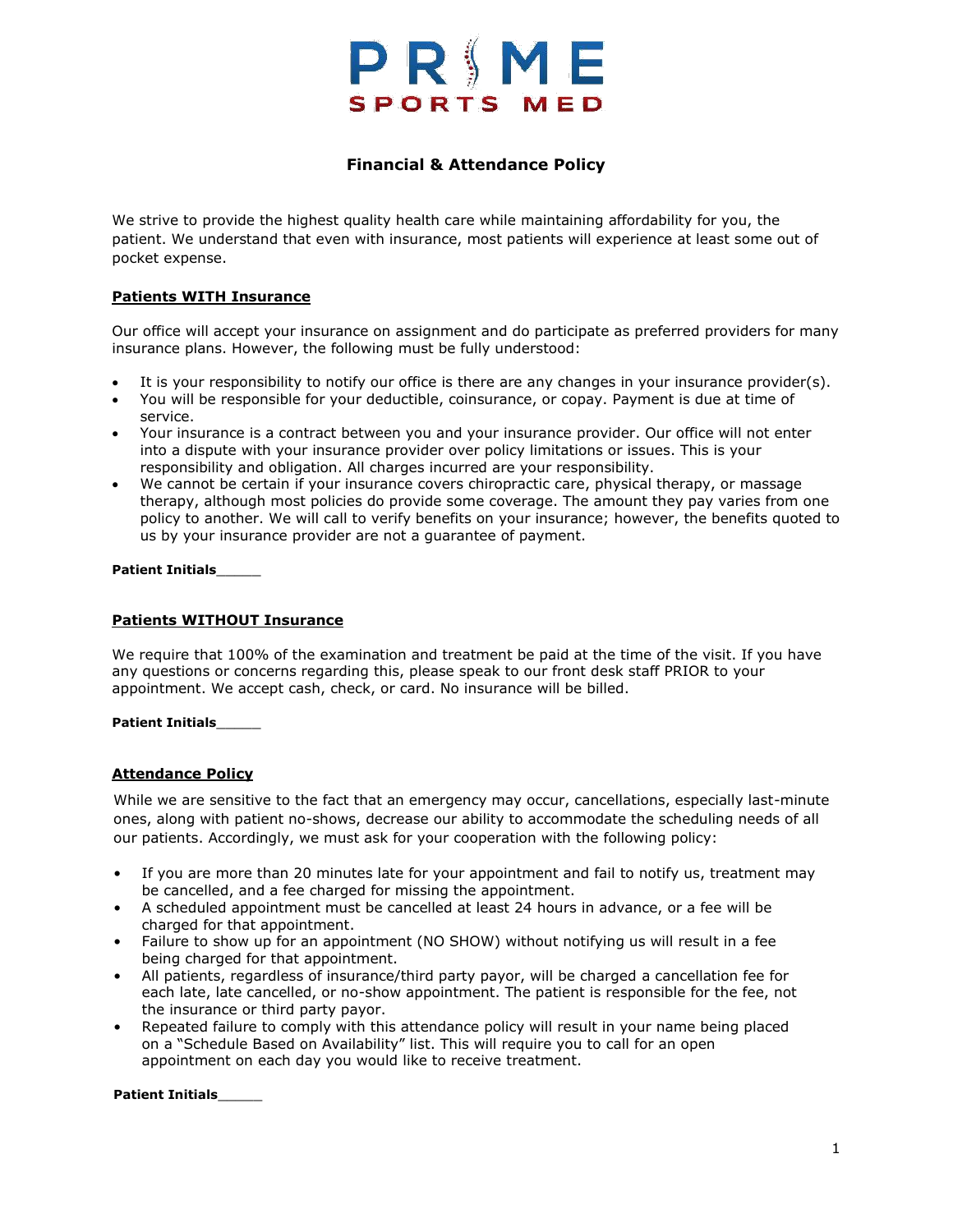

Fee Schedule, **Late Cancel** Fee Schedule & **No Show** Fee Schedule:

- New Patient Chiropractic Exam & Adjustment: \$89
- Chiropractic Adjustment: \$44
- Chiropractic Sports Therapy: \$89
- New Patient Physical Therapy: \$125
- Returning Patient Physical Therapy: \$100
- 30 Minute Massage Therapy: \$40
- 60 Minute Massage Therapy: \$69

**Patient Initials**\_\_\_\_\_

We believe that this policy is necessary for the benefit of all our patients, so that we may continue to provide high quality treatment and service to everyone.

Prime Sports Med appreciates your anticipated adherence and cooperation with this policy. Positive results will be achieved with compliance to the plan of care. We are here to help you attain all your goals and are available to discuss this policy with you if there are any questions.

\_\_\_\_\_\_\_\_\_\_\_\_\_\_\_\_\_\_\_\_\_\_\_\_\_\_\_\_\_\_\_\_\_\_\_\_\_\_\_\_ \_\_\_\_\_\_\_\_\_\_\_\_\_\_\_\_\_\_\_\_\_\_\_\_\_\_\_\_\_\_\_\_\_\_\_\_\_\_\_\_\_\_\_

Patient/Guardian Signature **Printed Name of Patient** 

\_\_\_\_\_\_\_\_\_\_\_\_\_\_\_\_\_\_\_\_\_\_\_\_\_\_\_\_\_\_\_\_\_\_\_\_\_\_\_\_ \_\_\_\_\_\_\_\_\_\_\_\_\_\_\_\_\_\_\_\_\_\_\_\_\_\_\_\_\_\_\_\_\_\_\_\_\_\_\_\_\_\_\_ Date Guardian Relationship *(if applicable)*